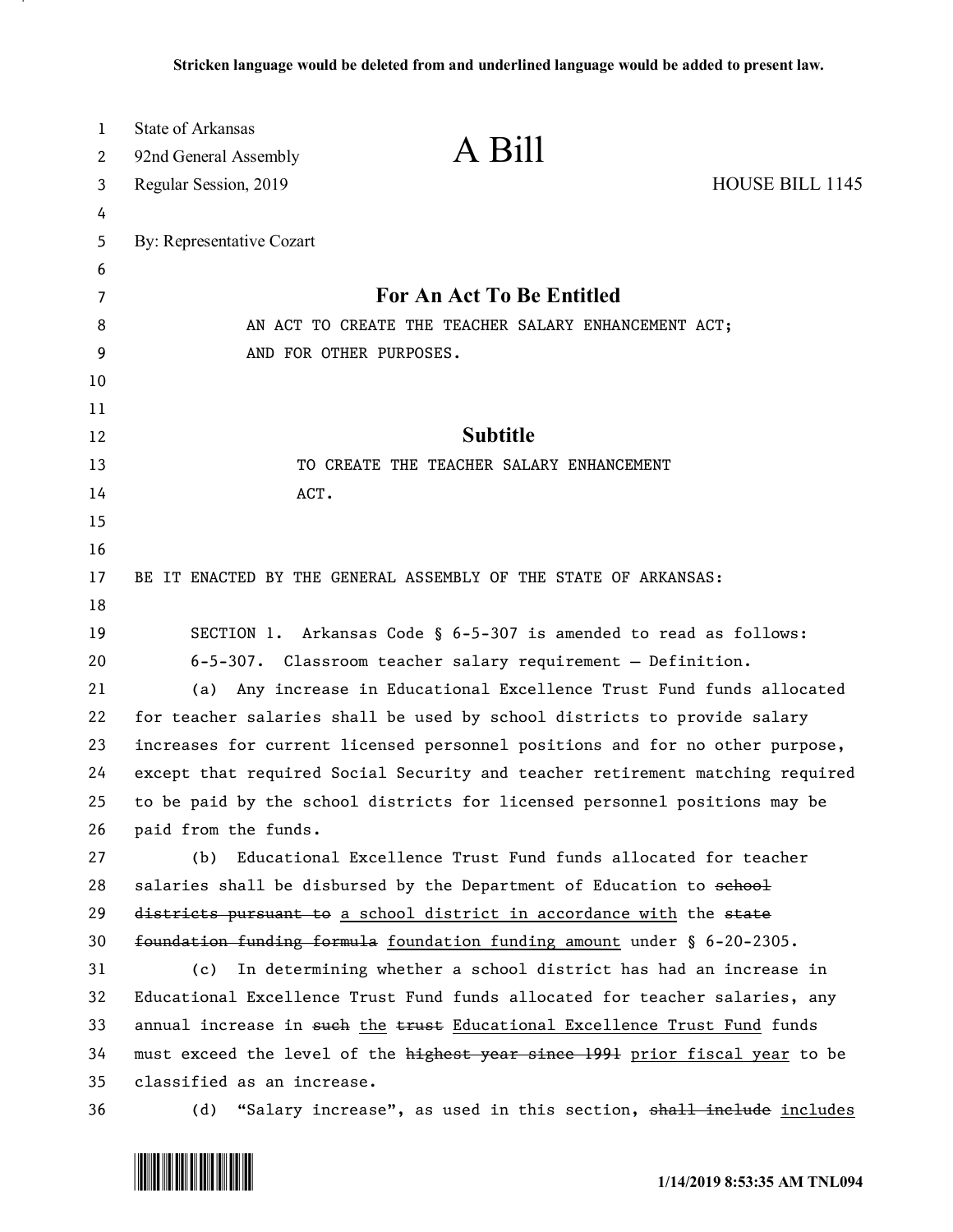1 increments for experience or advanced hours or degrees.

2 (e) The department may promulgate rules to administer this section. 3

4 SECTION 2. Arkansas Code § 6-17-2403(b), concerning the minimum 5 teacher compensation schedule, is amended to read as follows:

6 (b) Each school district in the state shall have in place a salary 7 schedule with at least the following minimum levels of compensation for a 8 basic contract:

9 (1) For the 2017-2018 2019-2020 school year: 10 Years of Experience BA Degree Salary MA Degree Salary 11 0  $\frac{$31,400}{$31,400}{$32,800}$   $\frac{$36,050}{$37,450}$ 12 1 31,850 33,250 36,550 37,950 13 2 32,300 33,700 37,050 38,450 14 3 3 32,750 34,150 37,550 38,950 15 4 33,200 34,600 38,050 39,450  $\frac{33}{16}$  5 35,050 38,550 39,950 17 6 34,100 35,500 39,050 40,450 18 7 34,550 35,950 39,550 40,950 19 8 35,000 36,400 40,050 41,450 20 9 35,450 36,850 40,550 41,950 21 10 35,900 37,300 41,050 42,450 22 11 36,350 37,750 41,550 42,950 23 12 36,800 38,200 42,050 43,450 24 13 37,250 38,650 42,550 43,950 25 14 37,700 39,100 43,050 44,450 26 15 38,150 39,550 43,550; and 44,950;

27 (2) For the 2018-2019 2020-2021 school year and each school year

28 thereafter:

| 29           | Years of Experience      | BA Degree Salary   | MA Degree Salary    |
|--------------|--------------------------|--------------------|---------------------|
| 30           | $\overline{\phantom{0}}$ | $$31,800$ \$33,800 | $$36,450$ $$38,450$ |
| 31           |                          | 32,250 34,250      | 36,950 38,950       |
| 32           | $\overline{2}$           | $32,700$ 34,700    | 37,450 39,450       |
| $33 \quad 3$ |                          | 33, 150 35, 150    | 37,950 39,950       |
| 34           | 4                        | $33,600$ 35,600    | 38,450 40,450       |
| 35           | 5                        | $34,050$ 36,050    | 38,950 40,950       |
| 36           | 6                        | $34,500$ 36,500    | 39,450 41,450       |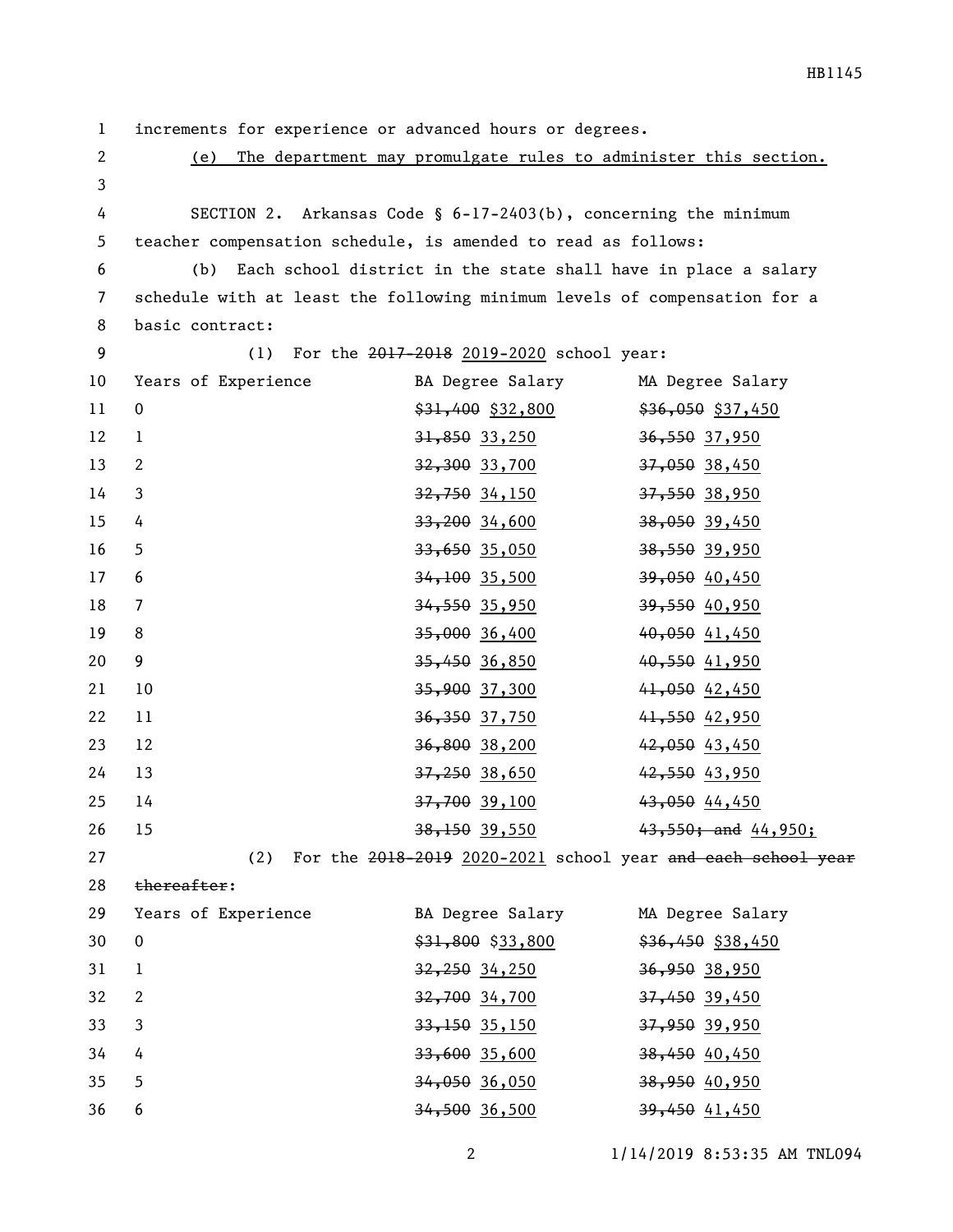| $\mathbf{1}$   | $\overline{7}$      | 34,950 36,950                                      | 39,950 41,950    |
|----------------|---------------------|----------------------------------------------------|------------------|
| $\mathbf{2}$   | 8                   | 35,400 37,400                                      | 40,450 42,450    |
| $\mathbf{3}$   | 9                   | <del>35,850</del> 37,850                           | 40,950 42,950    |
| 4              | 10                  | 36,300 38,300                                      | 41,450 43,450    |
| 5              | 11                  | 36,750 38,750                                      | 41,950 43,950    |
| 6              | 12                  | 37,200 39,200                                      | 42,450 44,450    |
| $\overline{7}$ | 13                  | 37,650 39,650                                      | 42,950 44,950    |
| 8              | 14                  | $38,100$ 40, 100                                   | 43,450 45,450    |
| 9              | 15                  | $38,550$ 40,550                                    | 43,950 45,950;   |
| 10             | (3)                 | For the 2021-2022 school year:                     |                  |
| 11             | Years of Experience | BA Degree Salary                                   | MA Degree Salary |
| 12             | $\overline{0}$      | \$34,900                                           | \$39,550         |
| 13             | $\overline{1}$      | 35,350                                             | 40,050           |
| 14             | $\overline{2}$      | 35,800                                             | 40,550           |
| 15             | $\overline{3}$      | 36,250                                             | 41,050           |
| 16             | $\frac{4}{1}$       | 36,700                                             | 41,550           |
| 17             | $\overline{2}$      | 37,150                                             | 42,050           |
| 18             | $\underline{6}$     | 37,600                                             | 42,550           |
| 19             | $\overline{1}$      | 38,050                                             | 43,050           |
| 20             | $\underline{8}$     | 38,500                                             | 43,550           |
| 21             | 9                   | 38,950                                             | 44,050           |
| 22             | 10                  | 39,400                                             | 44,550           |
| 23             | 11                  | 39,850                                             | 45,050           |
| 24             | 12                  | 40,300                                             | 45,550           |
| 25             | 13                  | 40,750                                             | 46,050           |
| 26             | 14                  | 41,200                                             | 46,550           |
| 27             | 15                  | 41,650                                             | 47,050; and      |
| 28             | (4)                 | For the 2022-2023 school year and each school year |                  |
| 29             | thereafter:         |                                                    |                  |
| 30             | Years of Experience | BA Degree Salary                                   | MA Degree Salary |
| 31             | $\overline{0}$      | \$36,000                                           | \$40,650         |
| 32             | $\overline{1}$      | 36,450                                             | 41,150           |
| 33             | $\overline{2}$      | 36,900                                             | 41,650           |
| 34             | $\overline{3}$      | 37,350                                             | 42,150           |
| 35             | $\frac{4}{1}$       | 37,800                                             | 42,650           |
| 36             | $\overline{5}$      | 38,250                                             | 43,150           |